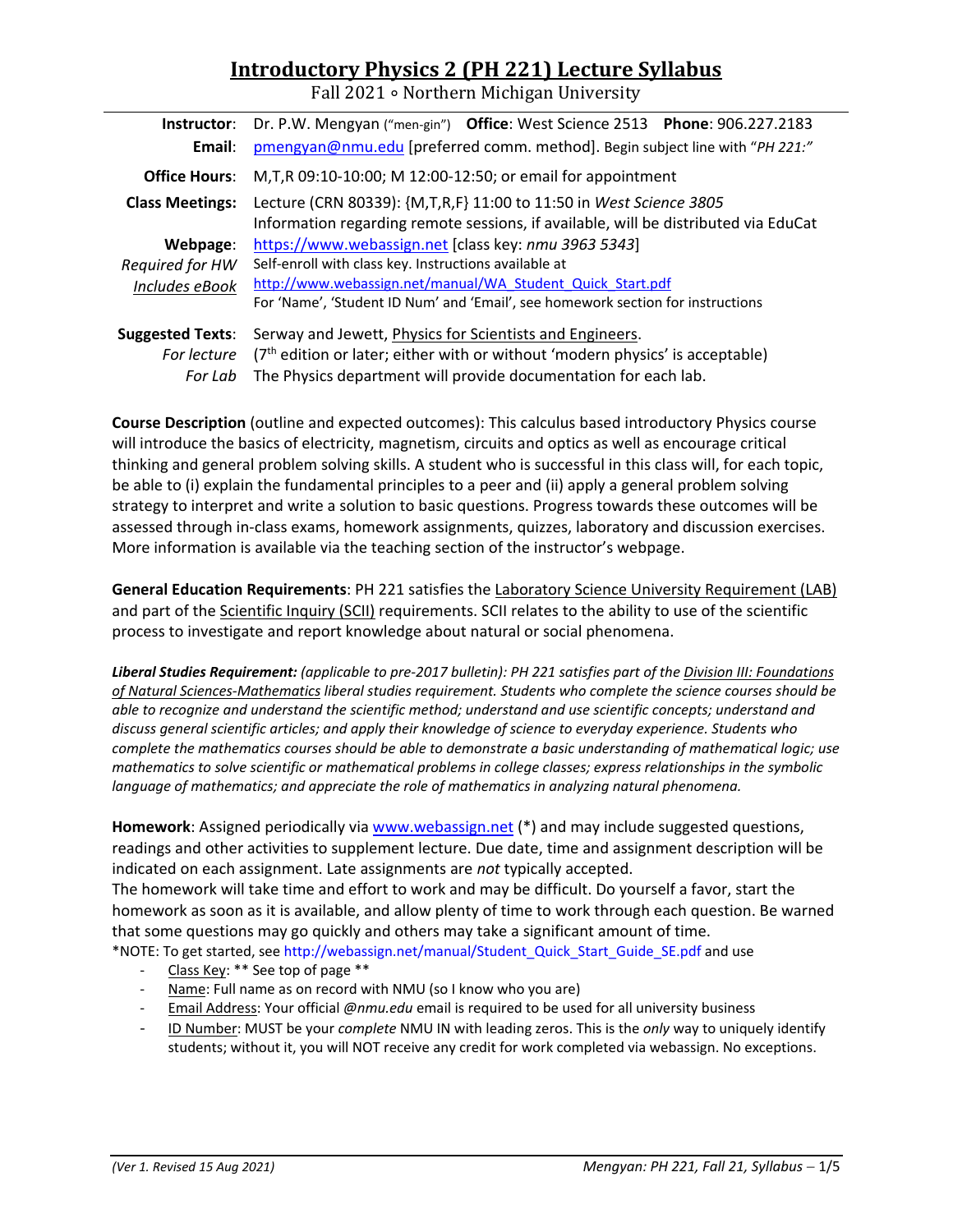**Quizzes**: May be administered during the regularly scheduled class time and may include content from lecture, homework, exams, labs or any other relevant course related information. Please note that quizzes may or may not be announced during lecture and will *never* be announced via email. **Make up quizzes will** *not* **be administered**. These will be designed with a few goals in mind (1) provide students the opportunity to check their understanding of relevant material and receive feedback from the instructor (2) provide the instructor with feedback as to how well students are understanding the material (3) encourage students to continue to stay on top of the material, develop sound study habits, regularly attend class, etc

**Exams**: There will be up to three (3) scheduled exams during the semester plus a final exam. Each in‐ class exam is equally weighted. If the final exam score is higher than the lowest in‐class exam score, the final exam score will replace this lowest in‐class exam score. Exams 1, 2 and 3 will be administered in the normal lecture room and during the normal meeting time. The final exam will be administered in the same room as lecture and at a time pre‐determined by NMU. **Make up exams will not be administered**. If an exam is to be missed due to extenuating circumstances, contact me via email BEFORE the scheduled exam time to see about making the appropriate arrangements.

Use of notes, books or electronic gizmos of any sort will not be permitted on the exams unless otherwise specified by the instructor.

## **TENTATIVE\*\* Exam Schedule**:

|                                                             |  | Exam 1: Normal class time Mon $\sim$ 13 Sep 2021 Ch 22 – 27 [#'s for Serway 10ed] |
|-------------------------------------------------------------|--|-----------------------------------------------------------------------------------|
| Exam 2: Normal class time Mon $\sim$ 04 Oct 2021 Ch 28 – 33 |  |                                                                                   |
| Exam 3: Normal class time Mon $\sim$ 25 Oct 2021 Ch 34 – 37 |  |                                                                                   |
| Final Exam $10:00 - 11:50$ AM                               |  | Mon 06 Dec 2021 All course material                                               |

**\*\***Exam *format*, *times* and *content* will be adjusted appropriately to accommodate the course schedule. Deviations from this tentative schedule will be discussed, *in class*, as they become relevant. Exam dates will typically be finalized a minimum of one week before the exam is administered. The final exam time is predetermined by NMU and will *not* be modified by the instructor.

University Closure During Exam Week (as per the NMU Registrar):

*"Students should be prepared for the possibility of in‐class [final] exams being postponed and held later in the week than originally scheduled due to unforeseen circumstances, such as inclement weather, causing the University to close. If the University were to close one day during the first four days final exam week, that day's exams would be moved to Friday of exam week. Should the University close a second day or on the Friday of exam week, the exams scheduled for that day would be moved to Saturday afternoon of exam week. Exams scheduled to be taken on‐line outside of the classroom will be administered on the originally scheduled date, regardless of changes to the in‐class exam schedule due to unexpected University closures."* 

#### **Grades**:

| Lab***, Quizzes, Homework, etc: 30%                                           | A: ≥ 90%; B: ≥ 80% |
|-------------------------------------------------------------------------------|--------------------|
| Exams <sup><math>\circ</math></sup> (1, 2, 3, Final, Final; Best 4 of 5): 70% | C: ≥ 70%; D: ≥ 60% |
| Total: 100%                                                                   | F: 60%             |

'+' and '−' grades are typically assigned when a grade is within ± ~2.0% of the letter grade cutoff.

**\*\*\***Minimum grade of 60% in the laboratory component, in addition to appropriate performance in the rest of the course, is *required* to earn an overall passing grade in this course.

 $^{\circ}$  If fewer than 3 exams are conducted in class or there is not a cumulative final exam, expect all exam scores to be counted with reduced weight assigned to the lowest scoring exam.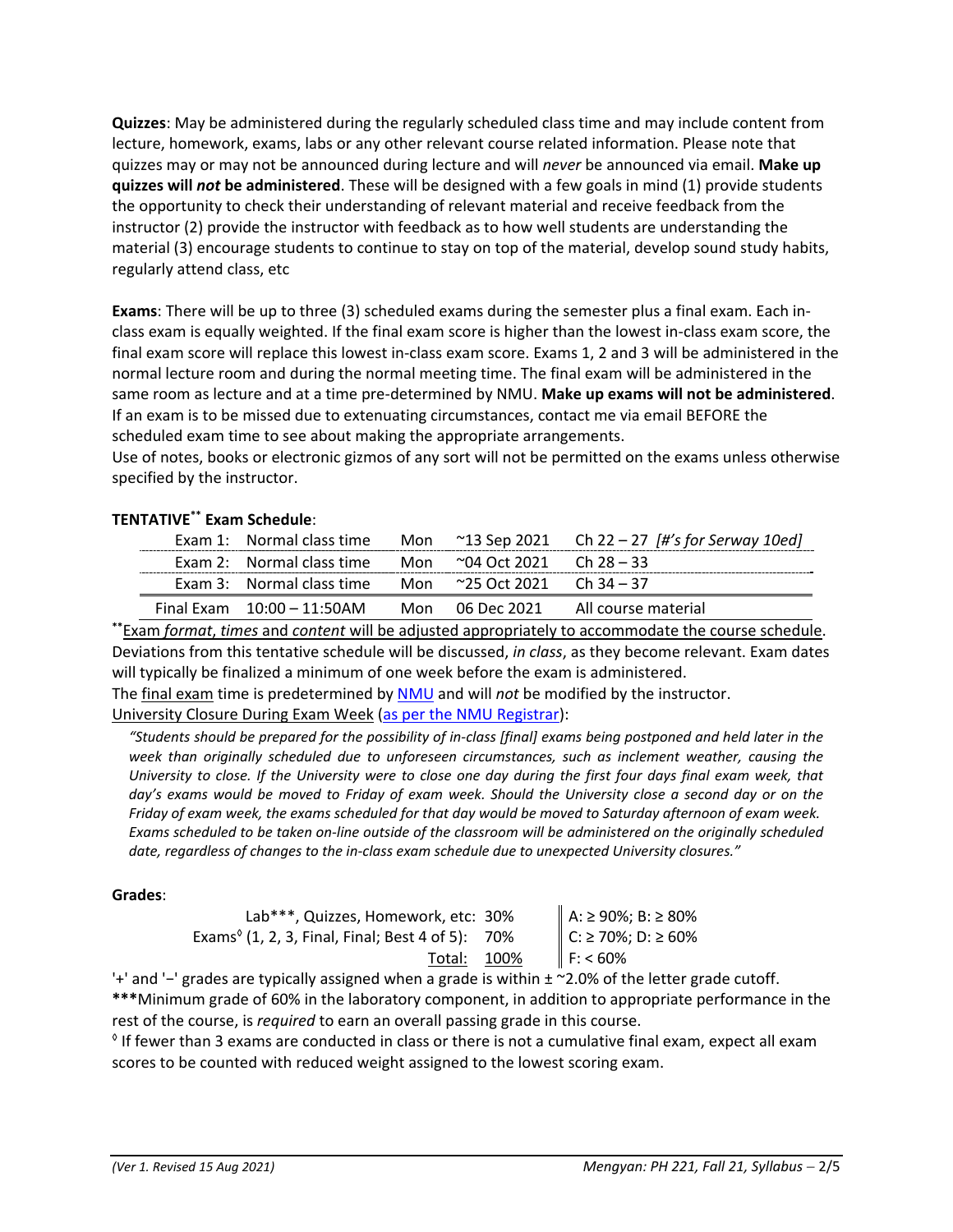#### **Lab:**

Lab is a separate course in which you must be enrolled. A minimum score of 60% is *required* in order to qualify for a passing score in the lecture. To be clear, that means if your score is any less than 60.0%, you will have earned a FAILING grade in your lecture section. The final grade from the laboratory course part of your lecture score and likely to be weighted at ~15%. The laboratory section of this course is designed to provide hands on experience with the topics discussed in lecture.

#### **Important Notes:**

#### - **ADA Statement**:

In compliance with the ADA and university policy: *"If you have a need for disability‐related accommodations or services, please inform the Coordinator of Disability Services in the Dean of Students Office at 2001 C. B. Hedgcock Building (227‐1737 or disserv@nmu.edu). Reasonable and effective accommodations and services will be provided to students if requests are made in a timely manner, with appropriate documentation, in accordance with federal, state, and University guidelines."*

#### - **Religious Holidays**:

Pursuant to university policy, a student who intends to observe a religious holy day should make that intention known, in writing, to the instructor prior to an absence. A student who is absent from a class, exam or exercise for the observance of a religious holy day shall be allowed to complete an assignment or exam scheduled for that day within a reasonable time around that absence.

#### - **Academic Integrity**:

Section 2.3.1 of the NMU Student Handbook discusses scholastic dishonesty; all of which will be upheld in all aspects of this course. Academic dishonesty will not be tolerated. Link to student handbook https://www.nmu.edu/policies?p=1070&type=Policy

#### - **Appropriate behavior**:

I expect students to behave in a respectful, considerate and courteous fashion in any activity related to this course (e.g. Lecture, lab, discussion, office hours etc). Rude, disrespectful or disruptive behavior will *never* be tolerated.

#### - **Attendance**:

o Attendance and participation in all scheduled classes is expected unless you are feeling unwell (note from healthcare provider may be required) or, in compliance with the university guidelines, have an official university‐sponsored event that conflicts with class

o **############################################################** 

**Official statement from NMU regarding attendance during the pandemic**: "*If you are experiencing COVID‐19 symptoms, do not attend class, work, or campus and community activities. Please communicate with your instructors and/or work supervisors via email or phone to say you are not feeling well and will be absent. Stay home, avoid contact with others as much as possible, and contact your healthcare provider or the NMU Health Center for next steps, including COVID‐19 testing.* 

*Instructors are not required to provide remote class sessions for absent students, but rather will work individually with students to provide options for making up missed class time and assignments. Students who have other issues due to being absent from class or work because of COVID‐19 symptoms or infection, should consult with the Dean of Students Office. Human Resources can assist employees with leave options."*  **############################################################**

- o Changes to the in‐person attendance policy may occur to comply with updates in university, local, state or federal guidelines.
- o *Any questions or concerns should be discussed with your professor as soon as possible*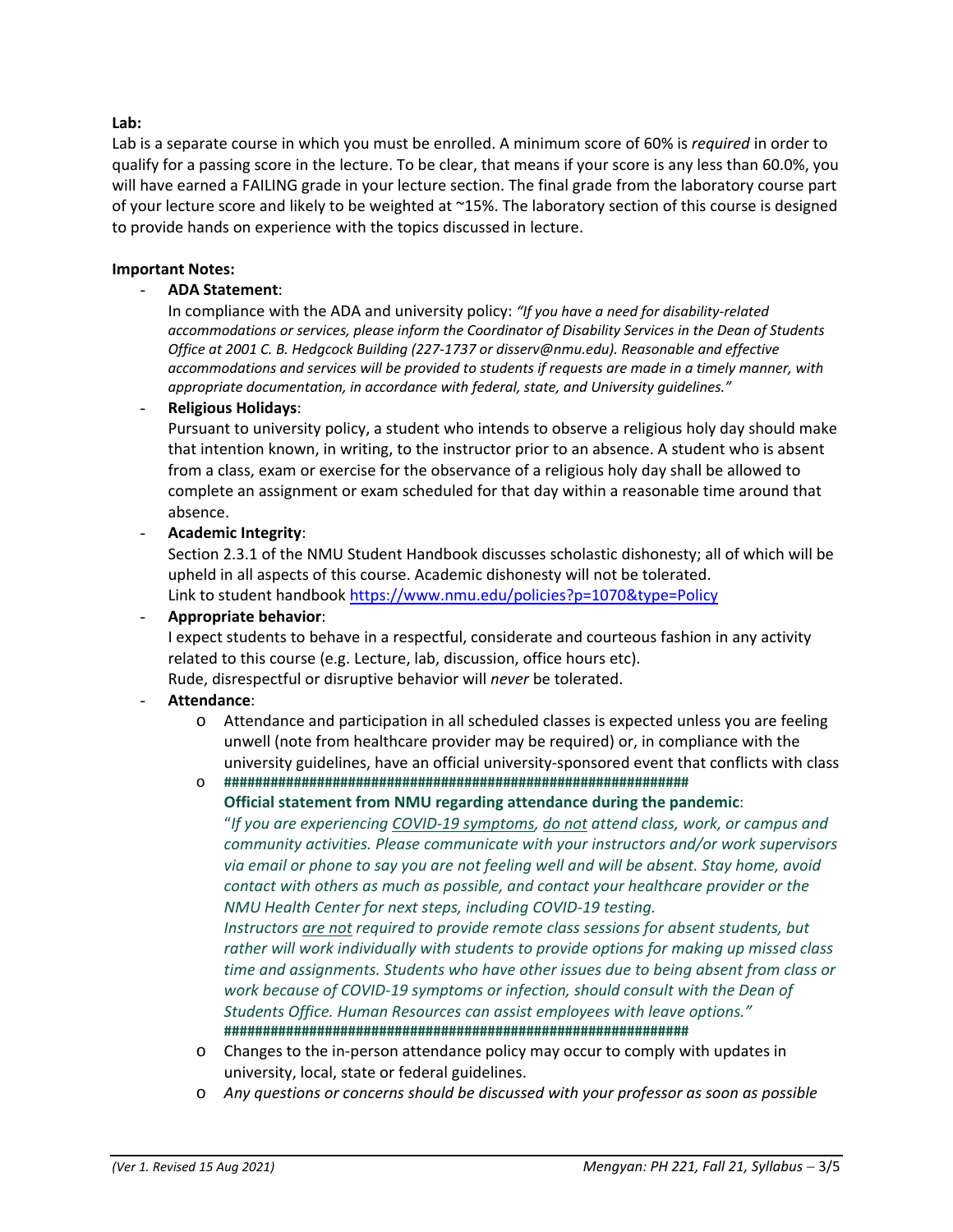### **Final Notes and Suggestions to Succeed**:

- **Course Assistance**: A plethora of options are available to support your success in this course (e.g. Lecture [Dr. Mengyan], lab and discussion via class, office hours, email or special appointment), your textbook, the library, other text books and physics department tutors. Take advantage of the available resources. DO NOT HESTIATE TO ASK QUESTIONS AS THEY ARISE!
- Preparation is the key!
	- o Read your book material before AND after we discuss it in class
	- o Take good notes during lecture
	- o Study your notes
	- o Take advantage of available resources (e.g. *actually* attend class, read the book)
	- o If something is unclear during lecture or your own studying, ASK ABOUT IT!
- Homework and supplemental work:
	- o Work each question using the problem solving process. Getting the 'correct' numerical answer is *meaningless* if you do not understand the process used to arrive there.
	- o Start your homework assignments as early as possible
	- o Read the homework questions when they are available before the related material is presented in class; familiarity with the questions will help you associate the relevant concepts as they are introduced in lecture, lab and while you read the material
	- o Give yourself plenty of time to complete the assignments as you will likely need to think carefully about the questions, review the relevant sections of the text or your notes and then work towards a solution
	- o Use a dedicated notebook to *fully* work out homework and supplemental questions
- Studying for any exam should be an ongoing exercise. Structured reviews of material built into your schedule promotes better long‐term retention and higher understanding of the material
- I cannot stress enough: ASK QUESTIONS WHEN YOU HAVE THEM!